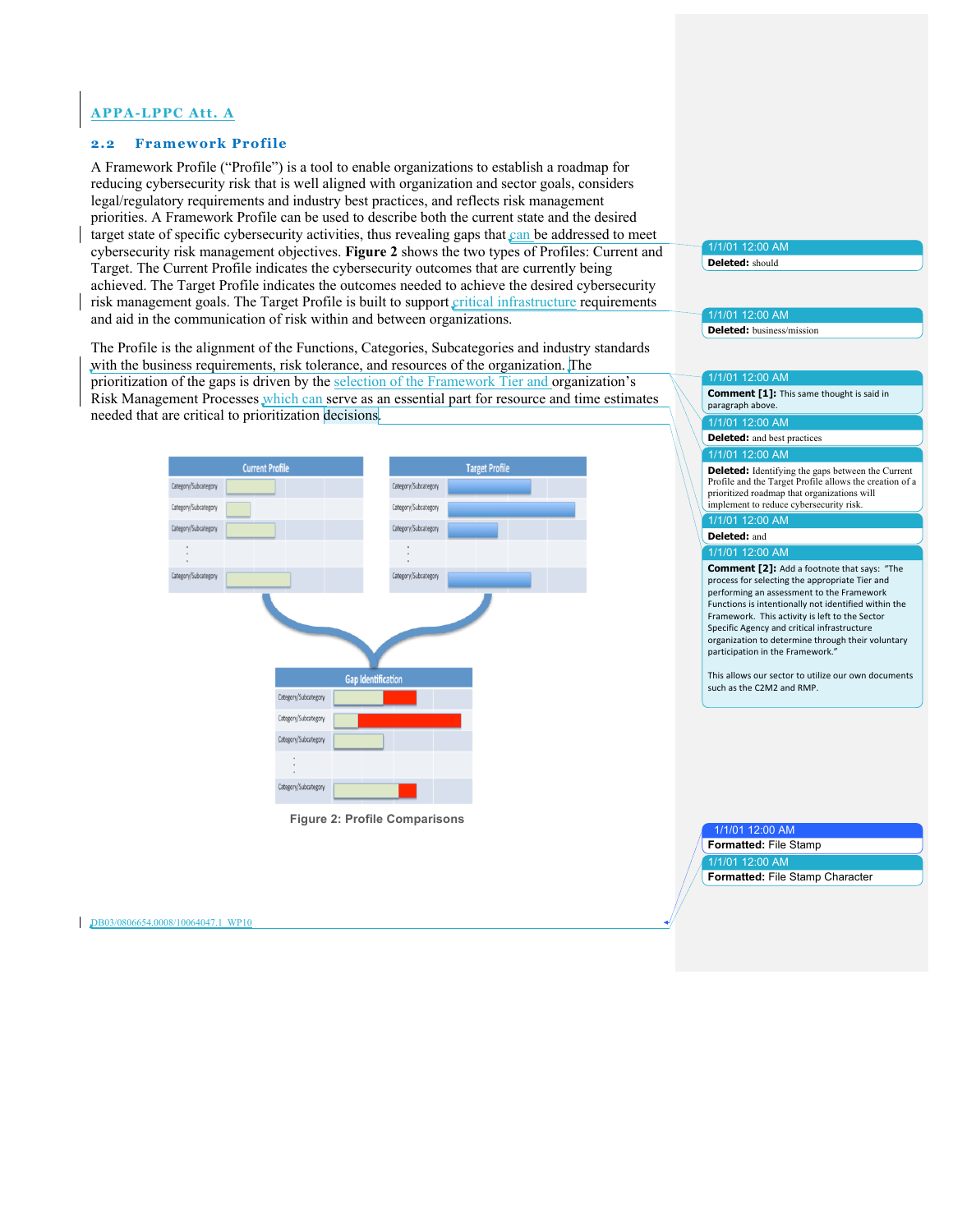The Framework provides a mechanism for critical infrastructure organizations, sectors, and other entities to create their own Target Profiles. It does not provide Target Profile templates; rather, sectors and organizations should identify existing Target Profiles based on their risk determinations and needs.

## **2.3 Coordination of Framework Implementation**

## **2.4 Framework Implementation Tiers**

The Framework Implementation Tiers ("Tiers") describe how an organization manages its implementation of the Framework Functions and critical infrastructure cybersecurity risk management practices. The Tiers range from Not Initiated (Tier 0) to Adaptive (Tier 4) and describe an increasing degree of rigor and institutionalization of cybersecurity risk management practices and the extent to which cybersecurity risk management is integrated into an organization's overall risk management practices. The Tier selection process considers an organization's current risk management practices, threat environment, legal and regulatory requirements, critical infrastructure business/mission objectives, and organizational constraints. Organizations should determine the desired Tier, ensuring that the selected levels meet the organizational goals, reduce cybersecurity risk to critical infrastructure, and are feasible and costeffective to implement. The Tier definitions are as follows:

- Tier 0: Not Initiated
	- $\circ$  Risk Management Process The Framework Functions and critical infrastructure cybersecurity risk management practices do not exist.
	- $\circ$  Integrated Program There is no approach to managing cybersecurity risk in the organization.
	- o Information Sharing The organization has not established internal or external cybersecurity information sharing.

**Tier 1: Initiated** 

- o Risk Management Process The Framework Functions and critical infrastructure cybersecurity risk management practices are not formalized and risk is managed in an ad hoc, irregular and sometimes reactive manner. Prioritization of cybersecurity activities may not be directly informed by organizational risk objectives, the threat environment, or business/mission requirements essential for critical infrastructure.
- $\circ$  Integrated Program There is a limited awareness of cybersecurity risk at the organizational level. The organization implements cybersecurity risk management on an irregular, case-by-case basis due to varied experience or inadequate resources.
- $\circ$  Jnformation Sharing The organization may not have processes that enable cybersecurity information to be shared within the organization. An organization may not have the processes in place to participate in coordination or collaboration with other entities.

 1/1/01 12:00 AM 1/1/01 12:00 AM **Deleted:** for their purposes 1/1/01 12:00 AM  **Comment [3]:** Move to How To Section intro. 1/1/01 12:00 AM **Deleted: Figure 3** describes the notional flow of information and decisions within an organization: at 1/1/01 12:00 AM **Deleted:** Partial (Tier 1) 1/1/01 12:00 AM 1/1/01 12:00 AM **Deleted:** that could be customized the senior executive level, at the business/process level, and at the implementation/operations  $\mathbf{e}$  ... [1] **Deleted:** sophistication **Deleted:** in

| 1/1/01 12:00 AM                                                                                                                                     |
|-----------------------------------------------------------------------------------------------------------------------------------------------------|
| <b>Formatted</b>                                                                                                                                    |
| 1/1/01 12:00 AM                                                                                                                                     |
| Formatted: Font:Not Bold                                                                                                                            |
| 1/1/01 12:00 AM                                                                                                                                     |
| <b>Deleted: Partial</b>                                                                                                                             |
| 1/1/01 12:00 AM                                                                                                                                     |
| <b>Deleted:</b> Organizational                                                                                                                      |
| 1/1/01 12:00 AM                                                                                                                                     |
| <b>Deleted:</b> and an organization-wide approach<br>to managing cybersecurity risk has not been<br>established                                     |
| Scott Saunders 12/6/13 9:13 AM                                                                                                                      |
| <b>Moved down [1]:</b> The organization may<br>not have processes that enable cybersecurity<br>information to be shared within the<br>organization. |
| 1/1/01 12:00 AM                                                                                                                                     |
| <b>Deleted:</b> or information gained from outside<br>sources                                                                                       |
| 1/1/01 12:00 AM                                                                                                                                     |
| <b>Deleted:</b> External Participation                                                                                                              |
| Scott Saunders 12/6/13 9:13 AM                                                                                                                      |
| Moved (insertion) [1]                                                                                                                               |
| 1/1/01 12:00 AM                                                                                                                                     |
| Formatted: File Stamp                                                                                                                               |
| 1/1/01 12:00 AM                                                                                                                                     |
| <b>Formatted: File Stamp Character</b>                                                                                                              |
|                                                                                                                                                     |

DB03/0806654.0008/10064047.1 WP10